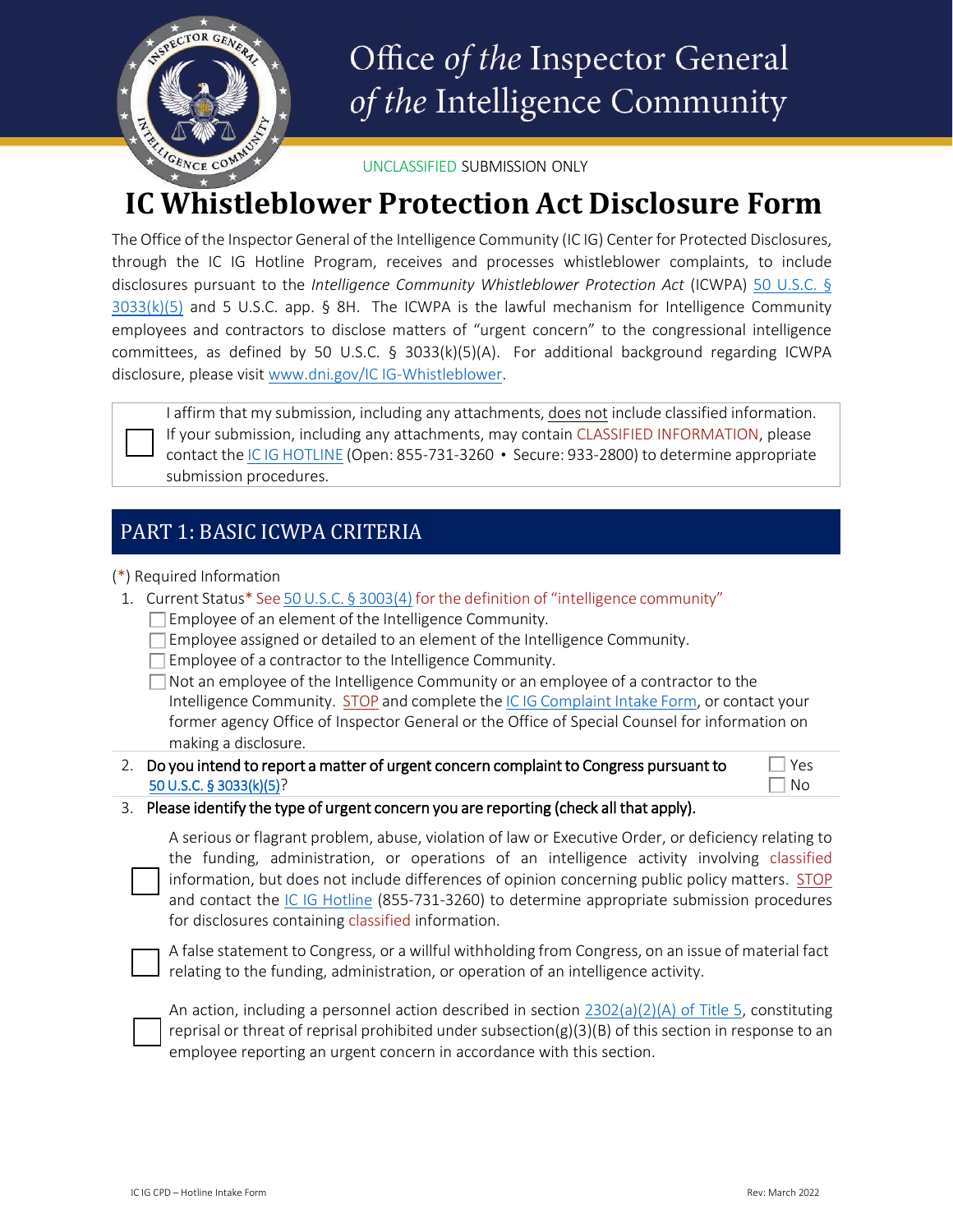

## PART 2: YOUR INFORMATION

## DATA REQUIRED BY THE PRIVACY ACT OF 1974

PURPOSE: To obtain sufficient information to inquire into matters presented and to provide appropriate responses, referrals, or inquiries, where deemed appropriate.

ROUTINE USES: Information is used for official purposes within the Office of the Director of National Intelligence (ODNI) and the IC IG; to answer complaints or respond to requests for assistance, advice, or information; by Members of Congress and other government agencies when determined by the IC IG to be in the best interest of the Intelligence Community.

(\*) Required Information

1. Contact information of person making an "urgent concern" disclosure. Do not include classified information on this form.

| <b>Contact Information</b>              |             |            |            |       |
|-----------------------------------------|-------------|------------|------------|-------|
| Prefix (Mr., Mrs., Ms., Rank, or Title) |             |            |            |       |
| First Name*                             | Middle Name |            | Last Name* |       |
|                                         |             |            |            |       |
| <b>Mailing Address</b>                  |             |            |            |       |
| Telephone Number (Primary)              |             |            |            |       |
| Telephone Number (Secondary)            |             |            |            |       |
| Fax Number                              |             |            |            |       |
| Email Address(es)*                      |             |            |            |       |
| Primary:                                |             | Secondary: |            |       |
| Your position                           | Title       | Series     |            | Grade |
|                                         |             |            |            |       |

#### 2. Your Agency or Employer\*

Choose one, or enter your agency/employer if not listed.

Select One

#### Other (please specify)

Other: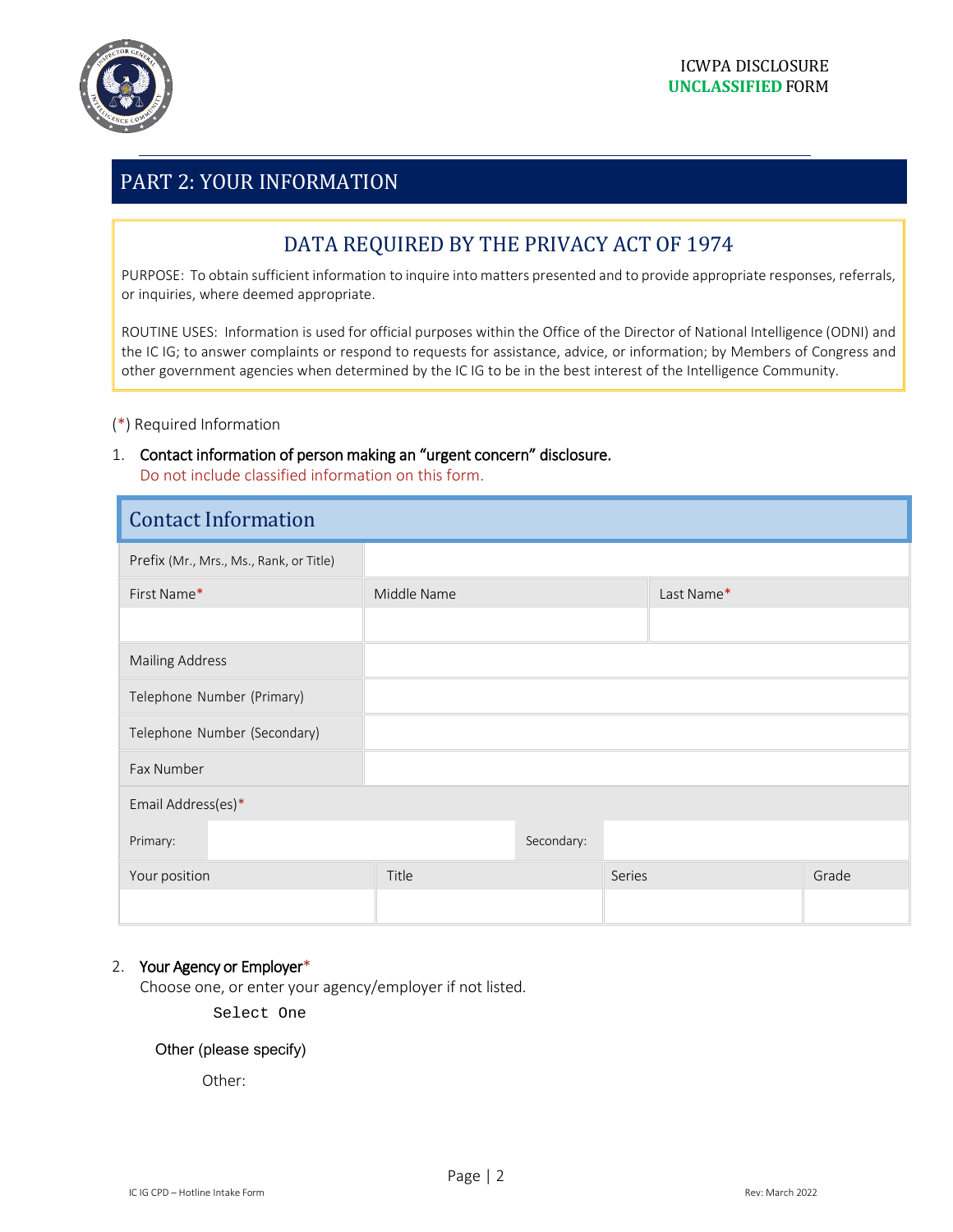

### 3. Do you have legal or other representation for this request?

□ Yes (Please complete SECTION 3a)<br>□ No

| SECTION 3a - Legal Representation Information: |       |            |  |  |
|------------------------------------------------|-------|------------|--|--|
| Name of Representative*                        |       |            |  |  |
| Type of Representation                         | Legal | Other      |  |  |
| Notice of Representation (Attached)            | Yes   | No         |  |  |
| <b>Mailing Address</b>                         |       |            |  |  |
| Telephone Number (Primary)                     |       |            |  |  |
| Telephone Number (Secondary)                   |       |            |  |  |
| Fax Number                                     |       |            |  |  |
| Email Address(es)*                             |       |            |  |  |
| Primary:                                       |       | Secondary: |  |  |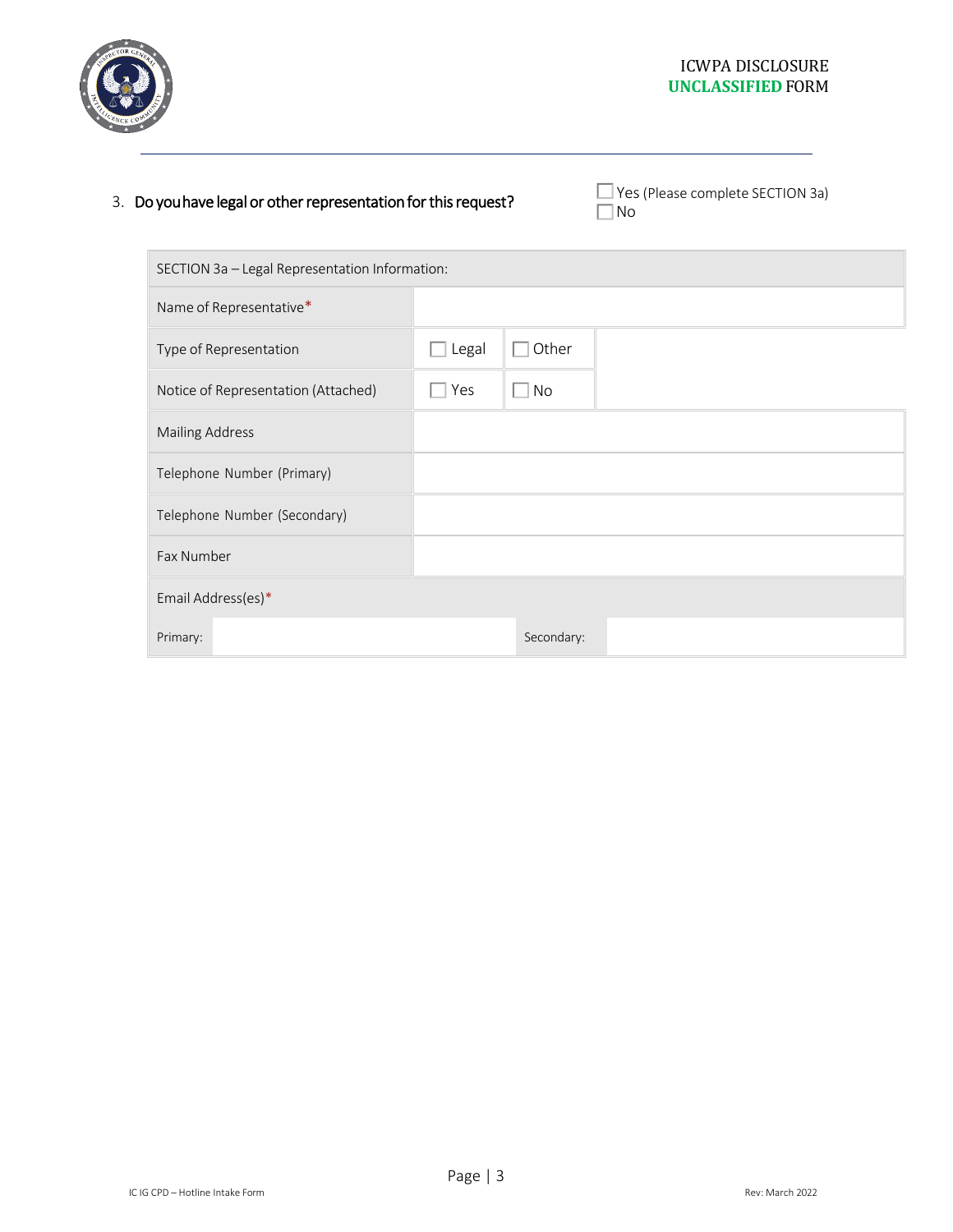

## PART 3: DETAILS OF YOUR DISCLOSURE

1. Please describe the matter of urgent concern that you are disclosing, indicating how the specific alleged wrongdoing fits within the urgent concern type(s) that you checked in Part 1, item 4. Be as specific as possible about dates, locations, and the identities and positions of all persons named. Your ability to succinctly identify the issue and supporting facts will assist in the processing of your disclosure. If necessary, please continue on a separate sheet of paper.

Do not include classified information on this form.

Attachments: Yes No Total Pages Attached:

2. Please identify the U.S. Government department or agency involved in your disclosure. Choose one, or enter the department/agency if not listed.

Select One

Other:

#### 3. Please identify the organizational unit of the department or agency involved in your disclosure.

Do not include classified information on this form.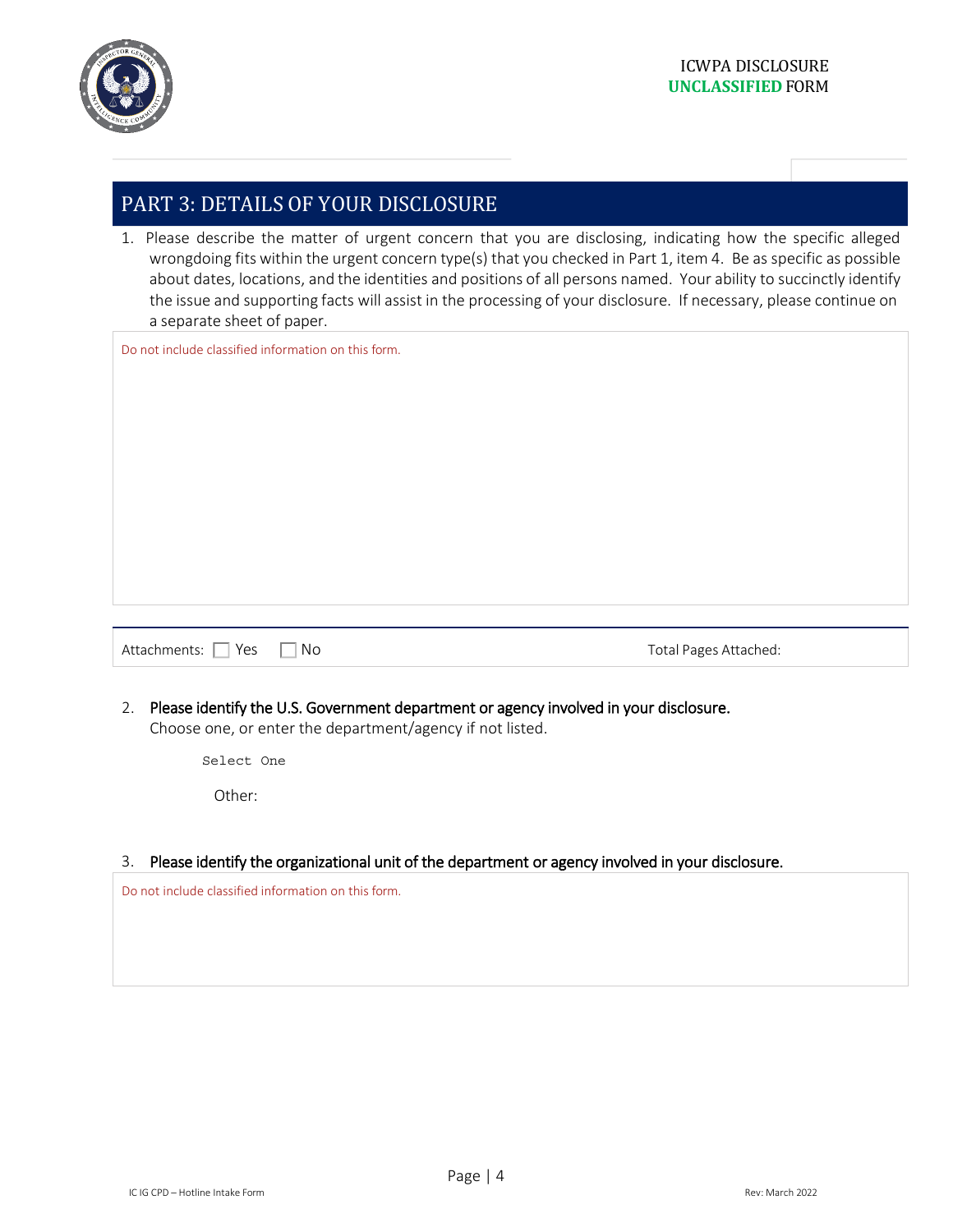

## PART 4: OTHER ACTIONS YOU ARE TAKING

Please indicate if you have filed your complaint with any other entity, including other Inspector General Offices, and/or Members of Congress. If you have contacted other entities, clearly identify the agency, office, or command, and provide your understanding of the current status of your matter.

| 4a. Have you reported this matter to any other organization(s)/agency(ies)?*      |      |  |                     | Yes | No     |          |
|-----------------------------------------------------------------------------------|------|--|---------------------|-----|--------|----------|
| 4b. If yes, which organization(s)/agency(ies)?                                    |      |  |                     |     |        |          |
| 4c. When did you report?                                                          |      |  |                     |     |        |          |
| 4d. What is the status of the complaint?                                          | Open |  | Under investigation |     | Closed | ⊺Unknown |
| If you have received any responses from those entity(ies), please provide copies. |      |  |                     |     |        |          |

| <b>PART 5: ADDITIONAL DOCUMENT SUBMISSION</b>                                          |       |      |      |  |
|----------------------------------------------------------------------------------------|-------|------|------|--|
| am submitting additional documents*                                                    |       | Yes  | No   |  |
| The attached documents are UNCLASSIFIED*                                               |       | Yes  | l No |  |
| If no, contact the IC IG Hotline for guidance on how to submit a classified complaint. |       |      |      |  |
| will submit supporting documents by:<br>3.                                             | Email | Mail | Fax  |  |
| Total pages attached:                                                                  |       |      |      |  |